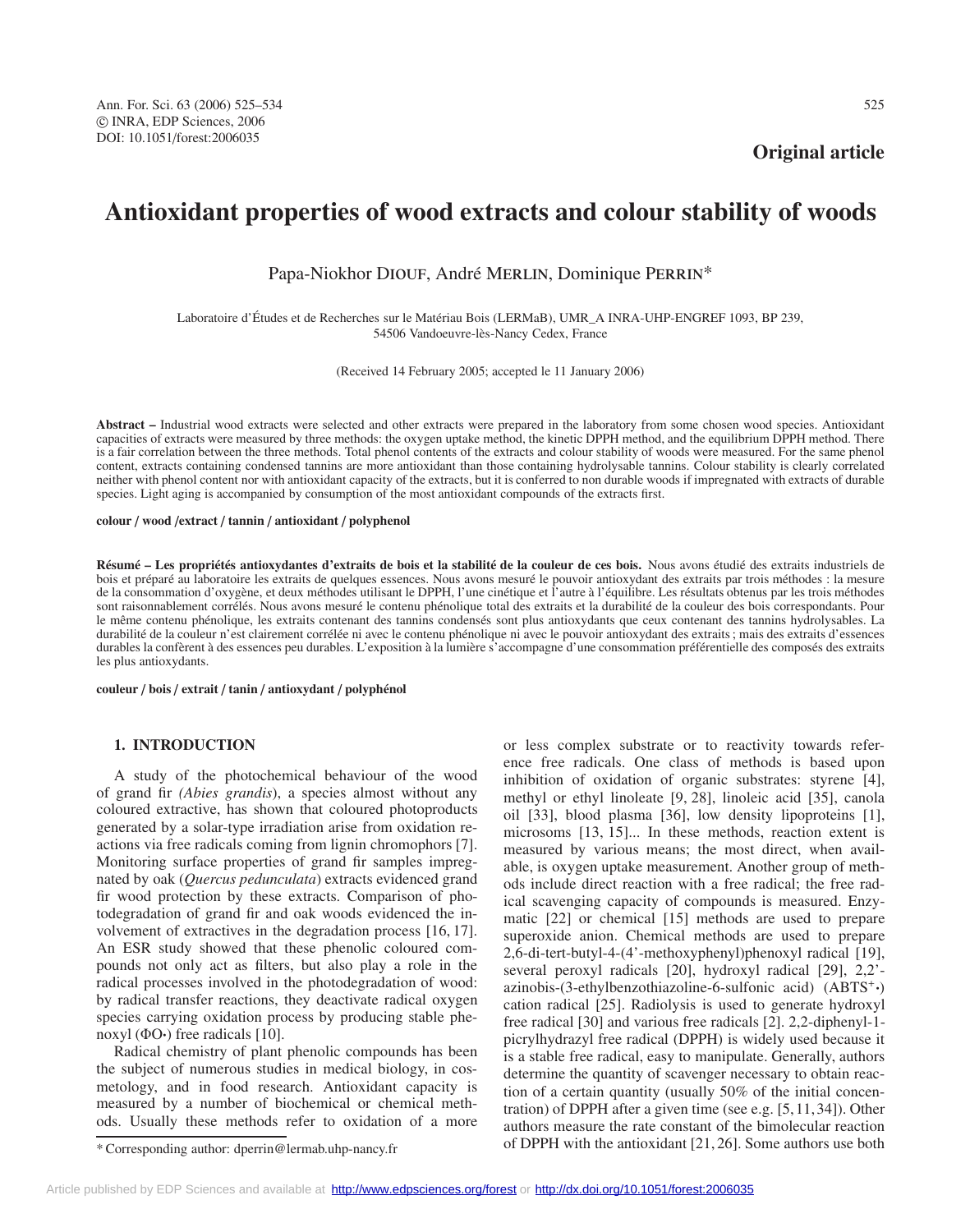methods [3,6], but links between the two methods are not clear at the present time.

The aim of this work is first to compare three different methods of measuring antioxidant capacity: inhibition of methyl linoleate autoxidation, rate constant of reaction of DPPH with wood extracts, and extent of reaction of DPPH with extracts. We also want to lighten the role of extractives in reactions spoiling colour of wood submitted to solar-type irradiation, and examine links between colour stability of a wood and antioxidant capacity of its extracts.

# **2. MATERIALS AND METHODS**

#### **2.1. Chemicals, industrial extracts, and wood samples**

Reagents were the purest grade of Fluka, Merck, Sigma or Prolabo.

Gall nut, sumac, and tara extracts were obtained from Silva s.r.l. (Italy), quebracho extract was obtained from Inounor (Argentina), pine bark extract from Diteco S.A. (Chile). Mimosa tannin (Tanac, Brasil) was obtained from wood and bark by counter-current extraction by water at 95 ◦C, pecan tannin (bark and nut shells) by counter-current extraction by water with 2% m/v sodium sulphite and 0.4% m/v sodium carbonate, pine bark and quebracho heartwood by counter-current extraction by water and 2% m/v sodium sulphite at 70 ◦C.

Solid wood samples  $(13 \times 1 \times 6$  cm : Long.  $\times$  Rad.  $\times$  Tang.) were obtained from Atout Bois Echantillons (Z.A. de Port Neuf, 33360 Camblanes, France).

#### **2.2. Extractions**

Wood chips were obtained from wood samples with a natural moisture of 8–11% (moisture was measured on separate samples), milled in a vibratory disc mill T 100 (Aurec S.A.). Meals were extracted in the "Accelerated Solvent Extraction" system ASE 200 (Dionex), a system which allows using high pressure and extraction temperature above the boiling point of solvent. Extractions were performed at 100 ◦C with a 100 bar pressure by a methanol/water 70:30 ( $v/v$ ) mixture as the solvent. The cell volume was 22 cm<sup>3</sup>. The mass of wood meal was 8 to 10 g, the volume of solvent was 11 to 13 cm3, both depending on the meal density. All woods except oak were extracted by the ASE 200 apparatus. Oak sawdust was washed by petroleum ether (1 g of wood for 4  $\text{cm}^3$  of ether) then extracted at room temperature by an acetone/water mixture (70:30, v/v) for 24 h [16]. Extraction yields were calculated with dry wood as reference.

#### **2.3. Total phenol quantitation**

Two methods were used. The first one simply consists in measuring absorbance of a methanolic solution of the extract; this method is usually referred to as the "OD<sub>280</sub>" method, and is widely used in oenology (see e.g. [32]). Practically, the extinction coefficient  $\varepsilon_{280}$ was measured.

The Folin-Ciocalteu method [31] determines total phenols by producing a blue colour from reducing yellow

heteropolyphosphomolybdate-tungstate anions. We used the experimental conditions of Klumpers [14]. Results are obtained in gallic acid equivalent, in mg gallic acid per g of wood. Calibration was performed with gallic acid solutions (2–40 mg  $L^{-1}$ ) in water.

## **2.4. Measurement of antioxidative activity**

#### *2.4.1. Oxygen uptake method*

The induced oxidation of methyl linoleate by dioxygen was performed in a gas-tight borosilicate glass apparatus [8]. The solvent was butan-1-ol. Reaction temperature was 60 ◦C and initial conditions were as follows; linoleate concentration: 0.4 M; AIBN concentration: 9 10−<sup>3</sup> M; extract concentration: 0.1 g/L; oxygen pressure: 150 Torr. Oxygen uptake was monitored continuously by a pressure transducer. Without any additive, oxygen uptake is roughly linear (see e.g. Fig. 5). In the presence of an antioxidant extract, oxygen consumption is slower, and we measured the antioxidant capacity of the extract by the ratio of oxygen uptake at a chosen time in the presence and in the absence of the extract. We call this antioxidant capacity index OUI, for "Oxygen Uptake Inhibition"; it should spread from 0 to 100%, for poor and strong antioxidants, respectively, and would be negative for prooxidants.

## *2.4.2. Kinetic DPPH method*

In this method, one considers that measuring rate constant of the reaction of 2,2-diphenyl-1-picrylhydrazyl with a hydrogen donating compound:

#### $DPPH + RH \rightarrow DPPH - H + R \cdot$

is equivalent to estimate the mobility of this hydrogen atom and then the antioxidant capacity of RH [26]. With an excess of RH, it is easy to measure the pseudo-first order rate constant of the reaction [21]. We used a stopped-flow apparatus, the "Rapid Kinetic Accessory" SFA-11 (HI-TECH Scientific). Kinetics of reaction of extracts with DPPH was studied as follows. Methanol solutions of 2 10−<sup>4</sup> M DPPH and of 2 g/L extract were mixed in the stopped-flow apparatus (final concentrations 1 10−<sup>4</sup> M and 1 g L−<sup>1</sup> resp.) and absorbance of DPPH at 520 nm was monitored; as exemplified on Figure 1, extracts usually absorb 520 nm light, but 1 g L<sup>-1</sup> extract is equivalent to 6 10<sup>-3</sup> M gallic acid, or 3  $10^{-3}$  M ellagic acid, or 3  $10^{-3}$  M catechin, so that one can admit that extracts, which essentially contain hydrolysable or/and condensed tannins, are in large excess over DPPH. Consequently absorbance of extracts is quasi-constant during reaction and absorbance of DPPH is obtained by substracting extract absorbance from experimental absorbance, as shown in Figure 2. We quantified the reaction kinetics by measuring the half-life  $t_{1/2}$  of DPPH in the presence of the extract. It is equivalent to measure the rate constant of the pseudo first order hydrogen transfer reaction as, in first order conditions,  $t_{1/2}$ is simply related to the rate constant *k*:

$$
k=\ln 2/t_{1/2}.
$$

In fact, extracts are complex mixtures so that rate constant is not unique for an extract, the reason why we preferred to measure  $t_{1/2}$ . The smaller  $t_{1/2}$ , the more efficient the antioxidant.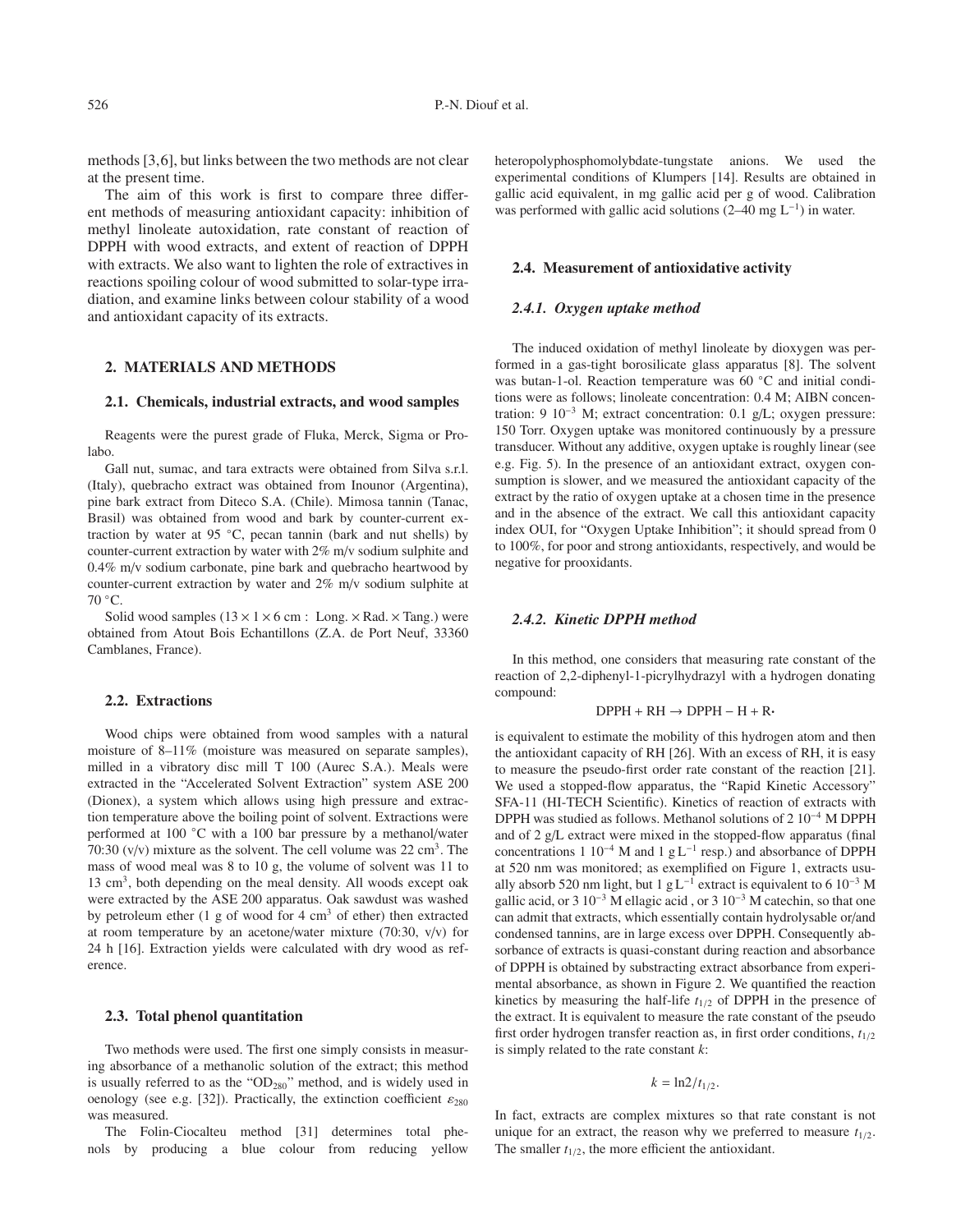

**Figure 1.** Absorption spectra of methanol solutions of 1.0 10−<sup>4</sup> M DPPH and of oak extract at 0.3, 1.0, and 3.0  $g L^{-1}$ .



**Figure 2.** Absorbance at 520 nm during reaction of 1.0 10−<sup>4</sup> M DPPH and 1.0 g L−<sup>1</sup> oak extract in methanol at 30 ◦C.

## *2.4.3. Equilibrium DPPH method*

Generally, if the extract is not in large excess over DPPH, the reaction attains an equilibrium. A very widely used method consists in measuring the concentration  $C_{50}$  of a compound necessary to reduce by 50% the initial quantity of DPPH [5,11,34,37]. Analyses are supposed to be done at equilibrium; in fact, the equilibrium times are very different depending on the extracts. In order to approach equilibrium, we measured  $C_{50}$  at 24 h when studying industrial extracts, even though at this time, equilibrium was not always reached; longer times are not convenient as DPPH slowly reacts with methanol. Later, for laboratory extracts, we measured  $C_{50}$  at 30 min, as done by most authors (e.g. [3]). In all cases, solvent was methanol, DPPH concentration was 1.0 10−<sup>4</sup> M and temperature was 30 ◦C. In this test, extract is generally not in high excess on DPPH and we have checked that the extract absorbance at 520 nm is negligible compared to DPPH absorbance, as it may be seen on Figure 1 for oak extract at a concentration of 30 mg  $L^{-1}$ .

### **2.5. Colour measurements and wood aging**

Accelerated photo-aging of solid wood samples was obtained in a SEPAP chamber (MPC, France) equipped with mercury vapour lamps with a light flow of 5 mW cm−<sup>2</sup> at 360 nm, about 50 times



**Figure 3.** Correlation between  $\varepsilon_{280}$  and total phenol content by the Folin method.

as much as the solar irradiation at noon (sea level, 45◦ north latitude). Samples, rotating at constant speed and distance from the sources, were exposed during 500 h at 55 °C. Colour was measured in the CIE-L\*a\*b\* system [12] with a colorimeter (Spectro-color, Dr Lange Gmbh). The maximum for  $L^*$  is 100 (perfect reflecting diffuser) and the minimum is 0 (black). Positive  $a^*$  is red, negative  $a^*$  is green. Positive b\* is yellow, negative b\* is blue. There is a delta value associated with each chromatic coordinate; these values may be used to compare a sample and a standard, or, as here, to measure evolution of a sample. The total colour variation (or difference) ∆E\* is defined as:

$$
\Delta E* = (\Delta L *^2 + \Delta a *^2 + \Delta b *^2)^{1/2}
$$

Colour variations due to photo-aging were measured after 500 h of aging with the initial colour (before irradiation) as a reference.

# **3. RESULTS**

For extracts prepared in the laboratory, extraction yields are reported in Table I: lowest yields are obtained for poplar wood and pine bark. The total phenolic contents obtained by the Folin-Ciocalteu method are given here by reference to dry wood  $(FC_w)$  and by reference to dry extract  $(FC_e)$ . The total phenolic contents measured by extinction coefficients at 280 nm are also reported in this table. Even though phenol titration by measuring  $\varepsilon_{280}$  is considered to be a very approximate method, correlation between the two methods is fair (coefficient of determination  $r^2 = 0.21$ ), as can be seen on Figure 3. On Figure 4, we have reported the total (Folin) phenol content versus the extraction yield; correlation is rather good  $(r^2 = 0.56)$ , indicating that extracts essentially contain phenolics, or, at least, that they all contain approximately the same ratio of phenolics.

For the sake of clarity, inhibition of the autoxidation of methyl linoleate is illustrated on two figures: Figure 5 gives the results obtained with industrial extracts and Figure 6 with laboratory extracts. Both figures show that most of our extracts inhibit the AIBN initiated oxidation of methyl linoleate. Of the industrial extracts, pine, walnut-tree and pecan extracts are the less efficient while quebracho, mimosa and gall nut are the most antioxidant. Among laboratory extracts, pine, cork-oak and poplar are the less antioxidant while oak is very efficient.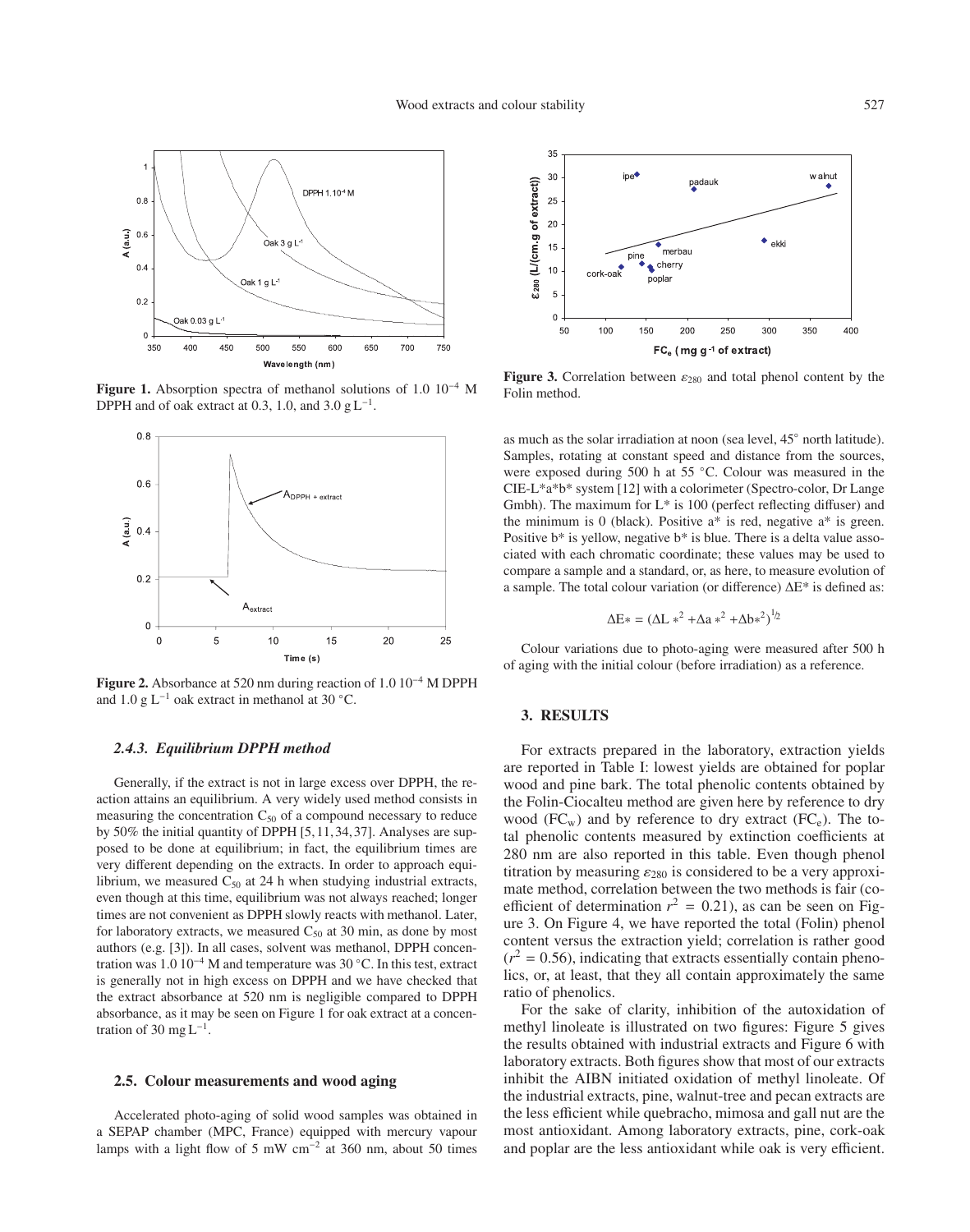| Species         | Extraction yield $(\%)$ | FC <sub>e</sub>        | $FC_{w}$                 | $\varepsilon_{280}$ |
|-----------------|-------------------------|------------------------|--------------------------|---------------------|
|                 |                         | $mg g^{-1}$ of extract | $mg g^{-1}$ of wood      | L/(cm.g of extract) |
| Ekki            | 3.4                     | 294                    | 10.0                     | 16.7                |
| European oak    | 8.3                     | -                      | $\overline{\phantom{0}}$ | -                   |
| Cork oak        | 5.7                     | 120                    | 6.9                      | 10.9                |
| Ipe             | 14.7                    | 139                    | 20.4                     | 30.7                |
| Merbau          | 4.0                     | 165                    | 6.6                      | 15.7                |
| European cherry | 8.2                     | 157                    | 12.9                     | 10.2                |
| European walnut | 8.4                     | 373                    | 31.3                     | 28.2                |
| Padauk          | 11.0                    | 208                    | 22.9                     | 27.6                |
| Poplar          | 2.9                     | 155                    | 4.5                      | 10.9                |
| Pine            | 2.0                     | 145                    | 2.9                      | 11.7                |

**Table I.** Extraction yields and phenolic contents of extracts prepared in the laboratory using the ASE<sup>®</sup>200 system (methanol/water 70:30 v/v) except for european oak (cold maceration in acetone/water 70:30 v/v).



**Figure 4.** Link between total phenol content and extraction yield.

Antioxidative capacities  $[OUI (\%)]$  defined as the ratio of oxygen uptake at 3.5 h in the presence and in the absence of an extract, are reported in Table II for extracts and for two compounds: catechin, a model for condensed tannins, and gallic acid, which may be considered to be a model for hydrolysable tannins. OUI vary from 0% for industrial pine bark extract to 79% for quebracho extract, which is even more efficient than catechin; quebracho is known to essentially contain condensed (i.e. catechic) tannins. Let us notice that the time when OUI is measured is arbitrary; its choice may affect the ranking of extracts: for instance, oak extract is more efficient than walnut extract before 3 h and less efficient after 3.5 h.

Kinetics of reaction of extracts with DPPH was studied. Results are presented in Table II. In this table, each half-life is the mean of three measures, and coefficients of variation range from 2 to 14% (mean 8.8%). Of the industrial extracts, tara and walnut-tree extracts are the slowest while mimosa, quebracho and sumac are the most rapid. Among laboratory extracts, walnut-tree extract is by far the most efficient while reactions of poplar, cork-oak and especially pine extracts are very slow.

The same reaction – of extracts with DPPH – has been studied at 30 ◦C in methanol, with DPPH at the initial concentration of 1.0 10−4M and various concentrations of extracts. We determined the initial concentration of each extract necessary to decrease the initial DPPH concentration by 50%  $(C_{50})$  after 24 h for the industrial extracts and after 30 min for the laboratory extracts. Results are shown in Table II; coefficients of variation are about 4%. Although the two groups of extracts have not been tested at the same reaction time, model compounds were tested at the two times so that different extract may be compared. Poplar and pine extracts are the less efficient of the laboratory and industrial extracts, respectively; gall nut and walnut-tree are the most efficient of the laboratory and industrial extracts, respectively.

In order to examine links between wood extracts and colour stability of wood, we have measured, for the woods the extracts of which have been studied above, colour evolution during exposure of a solid wood sample to a solar-type light. Variation of colour of these woods after a 500 h irradiation is reported in Table III. Let us note that, among the woods with the less stable colour, padauk lightens while pine and poplar darken. Padauk is known to contain an unstable dye which immediately bleaches under irradiation. Pine and poplar, strongly darkening woods, are also the woods which contain the smallest amount of extracts. Pieces of these woods were impregnated under vacuum with 10 g L<sup>-1</sup> water/ethanol (70:30 v/v) solutions of extracts of the other species of Table III. After drying three days, these samples were exposed to light the same way as the untreated samples and variations of chromatic coordinates after 500 h are reported in Table IV for poplar and in Table V for pine wood.

A last experiment has been performed with an oak sawdust sample. A thin bed of a part of the sawdust was let under a mercury vapour lamp ( $\overline{3}$  mW cm<sup>-2</sup> at 360 nm) during 5 days. Irradiated and non irradiated sawdusts were extracted. Total phenol content and antioxidant capacity of both extracts were measured. After irradiation, phenol content was reduced by 12%, OUI decreased by 50%, *t*1/<sup>2</sup> increased by 52%, and  $C_{50}$  increased by 88%. So we observed a strong decrease of antioxidant activity, with a concomitant decrease of total phenols. Nevertheless, this last decrease is comparatively low: the most efficient phenols are destroyed preferentially by light.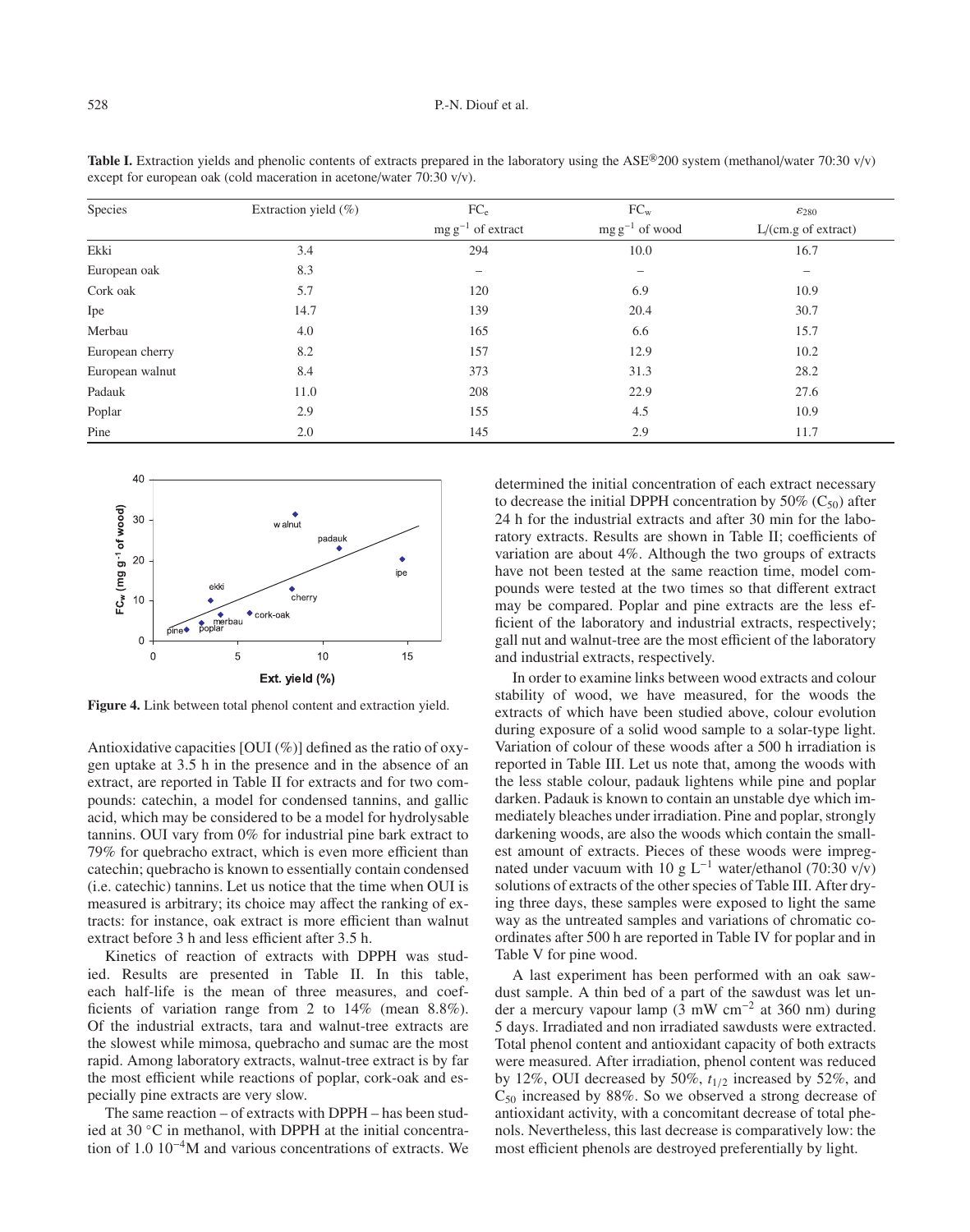

**Figure 5.** Influence of industrial extracts (0.1 g L−1) on the autoxidation of methyl linoleate (0.4 M) induced by AIBN (9.10−<sup>3</sup> M) at 60 ◦C in butan-1-ol.  $P(O_2) = 150$  Torr.



**Figure 6.** Influence of laboratory extracts (0.1 g L−1) on the autoxidation of methyl linoleate (0.4 M) induced by AIBN (9.10−<sup>3</sup> M) at 60 ◦C in butan-1-ol.  $P(O_2) = 150$  Torr.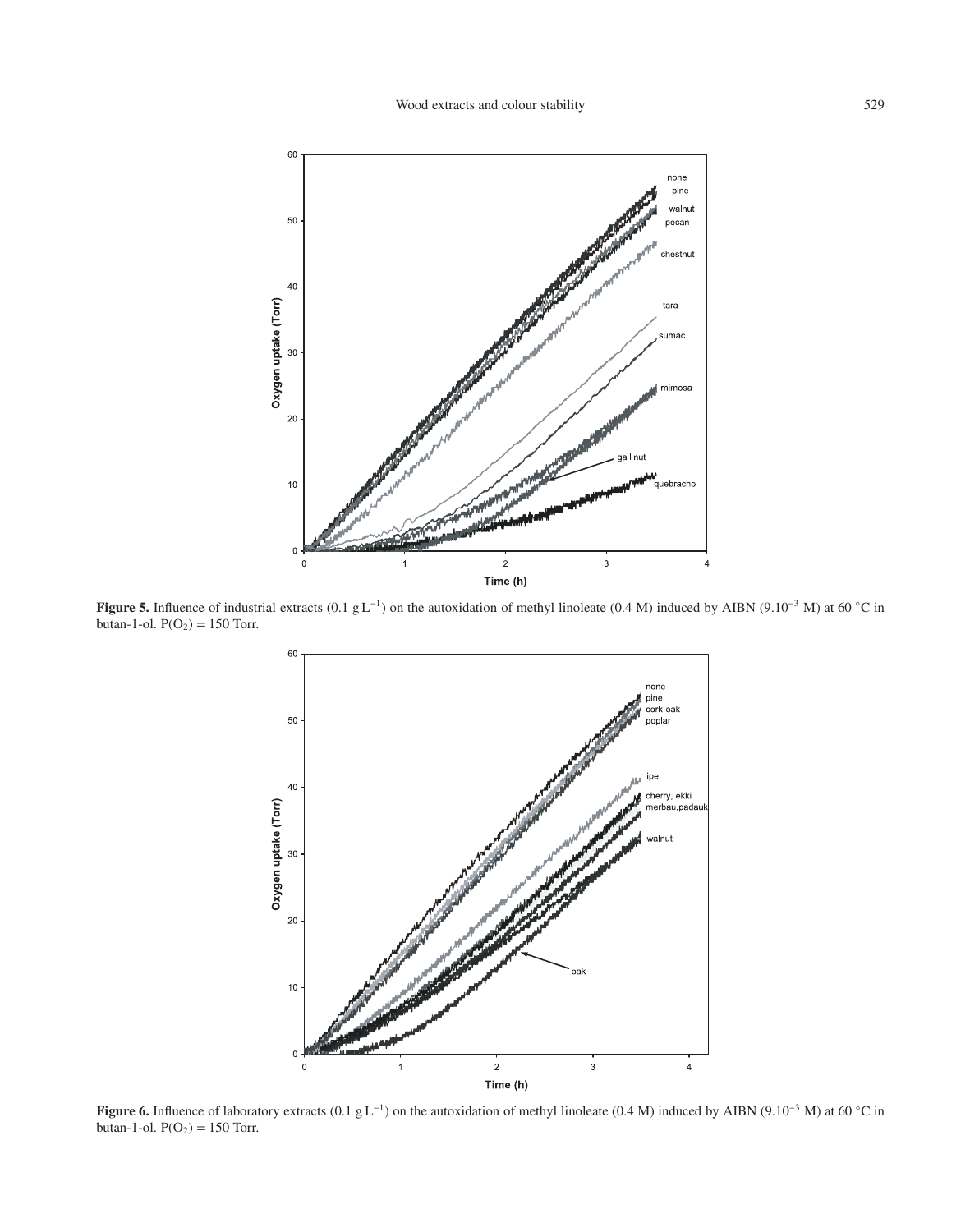| Extract             | $\rm \,OUI$    | $t_{1/2}$             | $\mathrm{C}_{50}$ 24 h | $C_{50}$ 30 min |
|---------------------|----------------|-----------------------|------------------------|-----------------|
|                     | $(\%)$         | (s)                   | $(mg L^{-1})$          | $(mg L^{-1})$   |
| Industrial extracts |                |                       |                        |                 |
| Chestnut            | 14.0           | 1.13                  | 2.09                   |                 |
| Gall nut            | 53.5           | 1.17                  | 0.41                   |                 |
| Mimosa              | 55.7           | 0.43                  | 2.24                   |                 |
| Walnut              | 3.9            | 2.73                  | 2.31                   |                 |
| Hickory             | 6.3            | 0.73                  | 2.13                   |                 |
| Pine                | $0.0\,$        | 1.93                  | 2.64                   |                 |
| Quebracho           | 79.0           | 0.67                  | 1.67                   |                 |
| Sumac               | 38.1           | 0.70                  | 0.75                   |                 |
| Tara                | 36.4           | 6.57                  | 0.72                   |                 |
| Laboratory extracts |                |                       |                        |                 |
| Ekki                | 30.1           | 4.00                  |                        | 12.1            |
| European oak        | 39.5           | 2.20                  |                        | 6.1             |
| Cork oak            | 5.0            | 5.55                  |                        | 48.2            |
| Ipe                 | 23.9           | 2.03                  |                        | 30.9            |
| Merbau              | 31.8           | 2.30                  |                        | 11.3            |
| European cherry     | 27.9           | 2.87                  |                        | $10.1\,$        |
| European walnut     | 39.5           | 0.43                  |                        | 4.8             |
| Padauk              | 33.3           | 1.53                  |                        | 14.5            |
| Poplar              | 5.0            | 4.80                  |                        | 160             |
| Pine                | 2.9            | 11.10                 |                        | 96.1            |
| Model compounds     |                |                       |                        |                 |
| Gallic acid         | 71.3           | 0.40                  | 0.16                   | $1.0\,$         |
| Catechin            | 75.2           | 0.22                  | 0.40                   | 12.1            |
|                     | HO.            | OH<br>Catechin<br>OH. | OH<br>OH               |                 |
|                     | Gallic<br>acid | HO.<br>COOH           | O                      |                 |

**Table II.** Antioxidant and radical scavenging properties of extracts and model compounds.

|  |  |  |  | Table III. Variation of chromatic coordinates of woods at the end of the exposition to a solar-type light. |  |  |  |  |  |  |  |  |  |  |  |  |  |  |
|--|--|--|--|------------------------------------------------------------------------------------------------------------|--|--|--|--|--|--|--|--|--|--|--|--|--|--|
|--|--|--|--|------------------------------------------------------------------------------------------------------------|--|--|--|--|--|--|--|--|--|--|--|--|--|--|

| Wood species    | $\Delta L^*$ | ∆a*     | $\Delta b^*$ | $\Delta E^*$ |
|-----------------|--------------|---------|--------------|--------------|
| Padauk          | 12.4         | $-20.1$ | $-1.1$       | 23.6         |
| Cork oak        | 9.6          | $-1.7$  | 2.4          | 10.0         |
| Ipe             | 6.3          | $-0.6$  | 4.4          | 7.7          |
| Merbau          | 1.1          | $-4.6$  | $-2.7$       | 5.4          |
| Ekki            | $-0.2$       | $-3.8$  | $-0.3$       | 3.8          |
| European walnut | $-0.8$       | 2.1     | 8.0          | 8.3          |
| European cherry | $-3.9$       | $-1.8$  | $-3.5$       | 5.5          |
| European oak    | $-4.7$       | 2.4     | 2.7          | 5.9          |
| Poplar          | $-12.5$      | 8.2     | 14.0         | 20.4         |
| Pine            | $-15.2$      | 6.4     | 11.1         | 19.9         |

 $\frac{1}{O}H$ 

`OH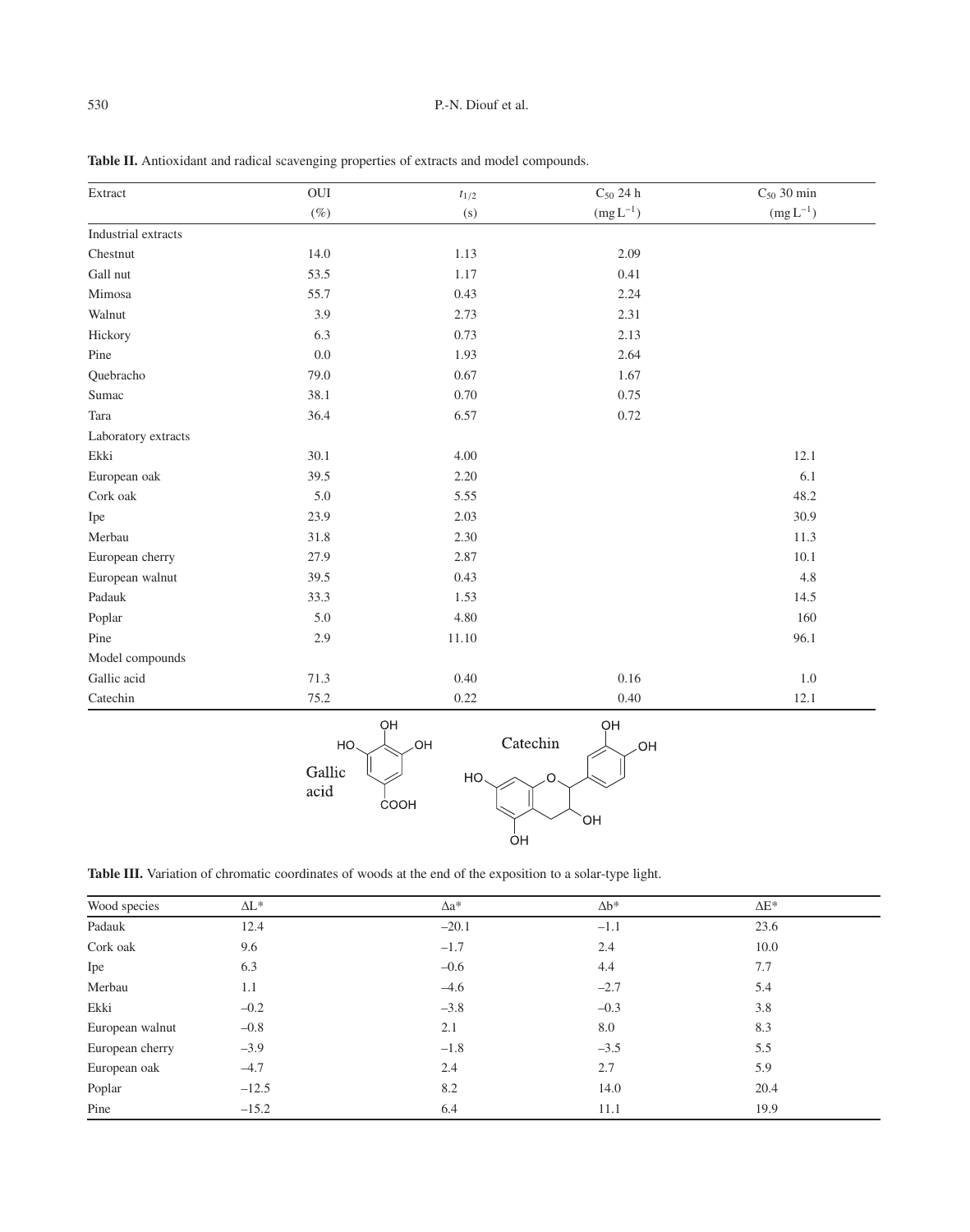| Impregnating extract | $\Delta L^*$ | $\Delta a^*$ | $\Delta b^*$ | $\Delta E^*$ |
|----------------------|--------------|--------------|--------------|--------------|
| Padauk               | 2.6          | $-17.9$      | $-1.3$       | 18.1         |
| Ipe                  | $-2.5$       | 3.3          | 3.0          | 5.1          |
| Merbau               | $-3.4$       | $-2.3$       | 0.8          | 4.2          |
| European walnut      | $-4.4$       | 3.1          | 7.9          | 9.5          |
| Cork oak             | $-6.5$       | 4.8          | 5.3          | 9.7          |
| Ekki                 | $-6.9$       | 2.1          | 8.6          | 11.2         |
| European cherry      | $-9.8$       | 5.3          | 8.6          | 14.1         |
| None                 | $-12.5$      | 8.2          | 14.0         | 20.4         |

Table IV. Variation of chromatic coordinates of poplar wood impregnated by extracts of different species at the end of the exposition to a solar-type light.

Table V. Variation of chromatic coordinates of pine wood impregnated by extracts of different species at the end of the exposition to a solar-type light.

| Impregnating extract | $\Delta L^*$ | $\Delta a^*$ | $\Lambda$ <sub>b</sub> * | $\Delta E^*$ |
|----------------------|--------------|--------------|--------------------------|--------------|
| Padauk               | $-0.8$       | $-18.7$      | $-4.2$                   | 19.2         |
| Ipe                  | $-7.3$       | 1.6          | $-0.8$                   | 7.5          |
| Cork oak             | $-8.5$       | 2.4          | 1.8                      | 9.0          |
| Ekki                 | $-9.1$       | $-0.2$       | 5.7                      | 10.7         |
| Merbau               | $-9.9$       | $-0.5$       | 1.2                      | 10.0         |
| European walnut      | $-10.8$      | 2.9          | 5.6                      | 12.5         |
| European cherry      | $-14.1$      | 4.4          | 3.9                      | 15.2         |
| None                 | $-15.2$      | 6.4          | 11.1                     | 19.9         |

## **4. DISCUSSION**

#### **4.1. Measurement of antioxidant capacity**

As we have used three methods to measure antioxidant capacity of extracts, one may want to correlate the three types of results. First, let us recall the mechanism generally invoked for induced oxidation of polyunsaturated fatty acids (see e.g. [18, 27]):

| inducer           | $\rightarrow$      | $2R -$               | $(i_1)$           |
|-------------------|--------------------|----------------------|-------------------|
| $R \cdot + O_2$   | $\rightarrow$      | RO <sub>2</sub>      | (i <sub>2</sub> ) |
| $RO_2 + LH$       | $\rightarrow$      | $RO2H + L$           | $(i_3)$           |
| $L+O2$            | $\leftrightarrows$ | LO <sub>2</sub> .    | $(2)(-2)$         |
| $LO_{2}$ + LH     | $\rightarrow$      | $LO2H + L$           | (3)               |
| $LO_{2}+LO_{2}$ . | $\rightarrow$      |                      | $(t_1)$           |
| $LO_{2}$ .+L.     | $\rightarrow$      | non radical products | (t <sub>2</sub> ) |
| $L+L$             | $\rightarrow$      |                      | $(t_3)$           |
|                   |                    |                      |                   |

In the present case, the inducer is AIBN and LH stands for the substrate to be oxidized, methyl linoleate; in the simplest case – high pressure of oxygen – the termination steps reduce to  $(t_1)$ . When an antioxidant ΦOH is present, it donates its mobile H atom to free radicals; if the ΦO· radical produced is unreactive, it stops the kinetic chain of the oxidation (and so is called a chain breaking antioxidant) and it reacts only (or mainly) in new termination steps:

| $LO_{2}$ + $\Phi$ OH                | $\rightarrow$        | $LO2H + \Phi O$      | (4)               |
|-------------------------------------|----------------------|----------------------|-------------------|
| L++ ΦOH                             | $\rightleftharpoons$ | $LH + \Phi O \cdot$  | $(5)(-5)$         |
| $\Phi$ O $\cdot$ + $\Phi$ O $\cdot$ | $\rightarrow$        |                      | $(t_4)$           |
| $LO_{2}$ + $\Phi$ O $\cdot$         | $\rightarrow$        | non radical products | (t <sub>5</sub> ) |
| $L \cdot + \Phi O \cdot$            | $\rightarrow$        |                      | $(t_6)$           |
|                                     |                      |                      |                   |

Reaction (4) is considered to be the key step for the antioxidant efficiency of ΦOH; this reaction is very similar to the reaction of ΦOH with DPPH:

$$
\Phi \text{OH} + \text{DPPH} \rightarrow \Phi \text{O} \cdot + \text{DPPH} - \text{H}
$$
 (6)

so that one is entitled to expect a correlation between OUI and  $t_{1/2}$ ; this correlation should be negative as the faster reaction (4), the higher OUI, and, if kinetics of reaction (6) parallels that of reaction (4), the smaller  $t_{1/2}$ . Figure 7 shows a fair negative correlation (OUI = –16  $ln(t_{1/2})$  + 39;  $r^2 = 0.45$ ) between OUI and *t*1/2.

Measurement of  $C_{50}$  is one of the most widespread tests for antioxidant activity, and one may wonder if it is correlated with OUI measurement. As  $C_{50}$  has been measured in different conditions for industrial and laboratory extracts, the two series of results will be examined separately. Figure 8 shows OUI and  $C_{50}$  for laboratory extracts and model compounds. As expected, these two parameters are correlated, even though correlation is not linear (C<sub>50</sub> = 430 OUI<sup>-1.06</sup>;  $r^2$  = 0.83): high OUI values correspond to low  $C_{50}$  values and when  $C_{50}$ is high, OUI is low.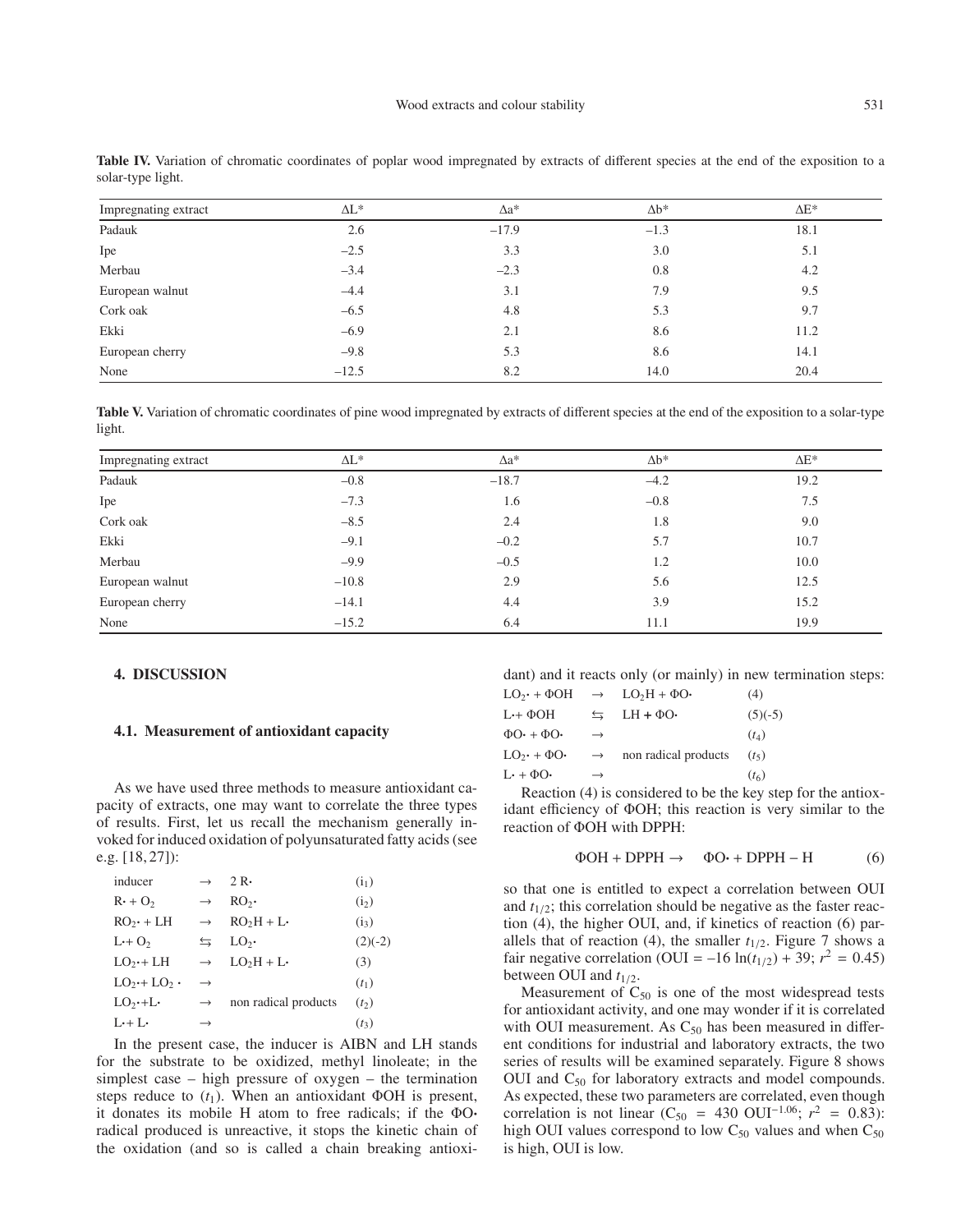

**Figure 7.** Correlation between antioxidant capacities measured by the oxygen uptake method (OUI) and by DPPH half-life  $(t_{1/2})$  for industrial (ind) extracts, laboratory (lab) extracts, and model compounds (model).



**Figure 8.** Correlation between antioxidant capacity measured by the oxygen uptake method (OUI) and by  $C_{50}$  for laboratory extracts and model compounds.

For industrial extracts the same correlation has been looked for: Figure 9 shows OUI and  $C_{50}$  for these extracts; on this figure, we have treated separately extracts containing essentially hydrolysable tannins (esters of an aliphatic polyol and phenolic – gallic, ellagic, or hexahydroxydiphenic – acids) and those containing condensed tannins (oligomers of polyhydroxyflavan-3-ol units) [23, 24]; we have added our model compounds, gallic acid for hydrolysable tannins and catechin for condensed tannins: correlation between OUI and  $C_{50}$  is fair ( $r^2 = 0.61$ ) for extracts containing condensed tannins; nevertheless, catechin is not in line with them. Correlation is very good ( $r^2$  = 0.95) for extracts containing hydrolysable tannins, including gallic acid.



**Figure 9.** Correlation between antioxidant capacity measured by the oxygen uptake method (OUI) and by  $C_{50}$  for industrial extracts.



**Figure 10.** Correlation between phenol content of laboratory extracts and their antioxidant power as measured by OUI and  $C_{50}$ .

## **4.2. Phenol content of extracts and antioxidant capacity**

Phenols contained in laboratory extracts have been quantified by the Folin-Cioccalteu method; on Figure 10, we report antioxidant capacities OUI and  $C_{50}$  versus this total phenol content. It is reasonably correlated with both antioxidation parameters.

For industrial extracts, total phenol content was quantified by  $\varepsilon_{280}$ . Figure 11 shows the antioxidant capacity OUI as a function of this phenol content; clearly one obtains distinct correlations for the two types of extracts; antioxidant power increases with phenol content, and condensed tannins are more antioxidant than hydrolysable tannins.

#### **4.3. Light stability of wood colour**

Colour variation ∆E\* of solid wood samples (Tab. III) is not clearly correlated with extraction yield (Tab. I), neither is it with total phenol content  $(FC_w, in mg per g of wood, Tab. I)$ . Nevertheless, woods containing the less extracts and with the lowest phenol content – pine and poplar – are also the less resistant to light. As we have already noticed, padauk is a special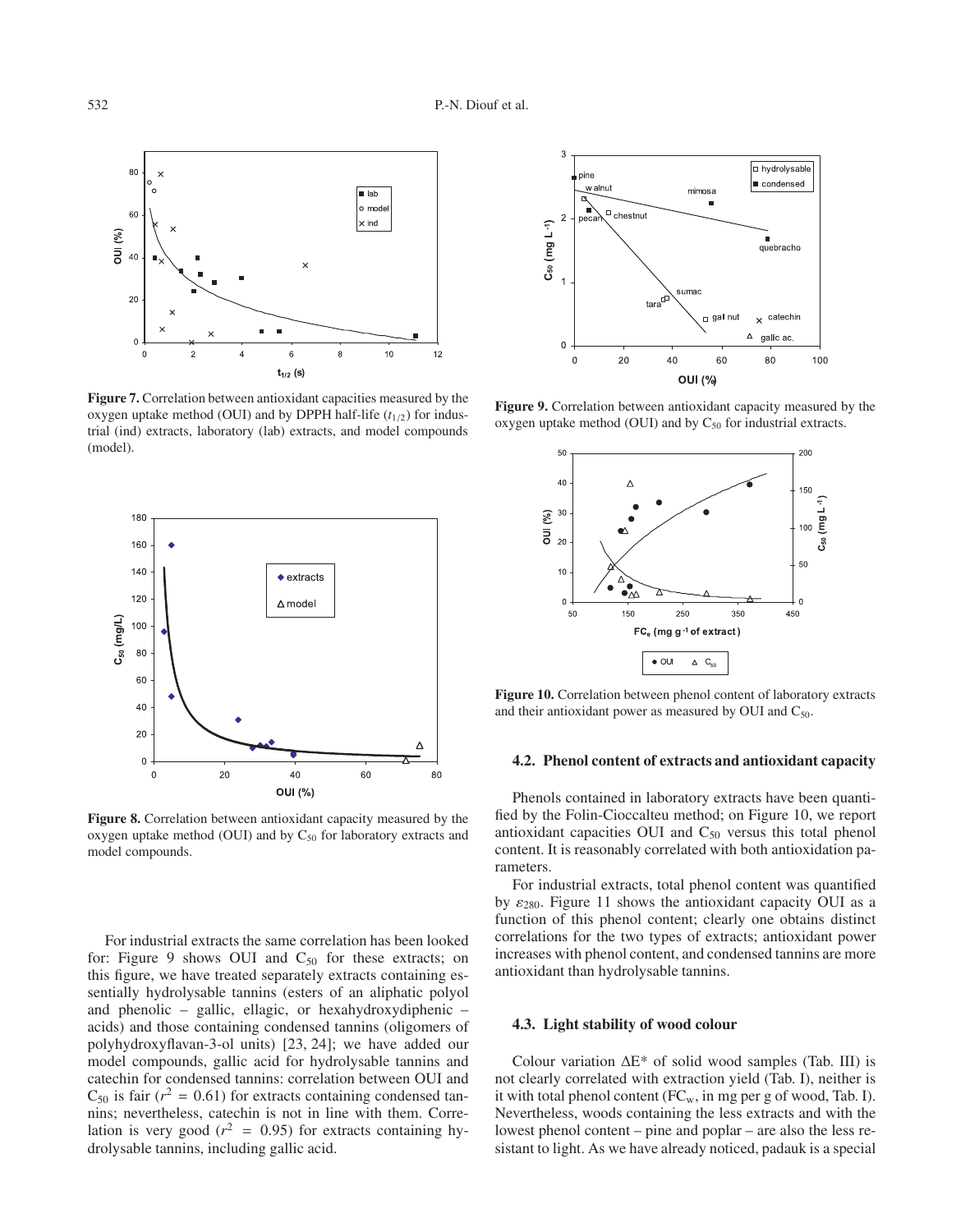

**Figure 11.** Correlation between phenol content of industrial extracts and their antioxidant power as measured by OUI.



**Figure 12.** Correlation between ∆E\* of wood species containing the extracts used to impregnate poplar wood and ∆E\* of impregnated poplar.

case; it lightens while pine and poplar darken, but it is known to contain an unstable dye which immediately bleaches under irradiation.

Poplar wood was impregnated with extracts of other woods; on Figure 12, we report the colour variation of impregnated poplar wood as a function of the colour variation of woods the extracts of which were used to impregnate poplar. Let us note that impregnated poplar is always more stable than the raw wood. The diagonal points indicate the value of ∆E\* if stabilities of stable species were totally transferred to poplar: one can see that walnut, cork-oak, ipe, and merbau efficiently transfer their stability to poplar.

Impregnation of pine produced similar results. We compared colour variations for poplar and pine woods impregnated by extracts of other species; correlation line of Figure 13  $(r^2 = 0.86)$  is not far from the diagonal line: impregnated wood species (poplar or pine) have no influence on light aging, only the impregnating extracts are important.

Another object of this study was to examine relations between colour stability of a wood species and antioxidant capacity of its extracts. One expects that wood be protected by



**Figure 13.** Correlation between ∆E\* of impregnated pine wood and ∆E\* of impregnated poplar wood.

its extractives not only because of their efficiency but also because of their quantity (extraction yield  $\rho$ ); so we have looked for correlations between ∆E\* and the product (extraction yield) x (antioxidant capacity), practically  $\rho \times$  OUI, or  $\rho/t_{1/2}$ , or  $\rho/C_{50}$ . Though there is no clear evidence of a global correlation, species with a low antioxidant capacity, poplar and pine, happen to be the less colour durable; on the contrary, walnut, which has the highest antioxidant capacity according to the three methods (OUI,  $t_{1/2}$ , and  $C_{50}$ ) is light resistant. No correlation between colour variation of impregnated poplar or pine and antioxidant capacity of the impregnating extracts is obvious either.

## **5. CONCLUSION**

The three methods used here to measure antioxidant capacities of wood extracts – oxygen uptake method, kinetic DPPH method, and equilibrium DPPH method – are reasonably correlated. For the same phenol content, extracts containing condensed tannins are more antioxidant than those containing hydrolysable tannins.

Stability of the natural colour of a wood exposed to a solartype irradiation is directly correlated neither with its global extract content, nor with the total phenol content of these extracts. When natural colour of a wood is unstable, impregnating this wood with extracts of a more photoresistant wood may be a novel methodology to stabilize a conferred colour. Choosing a wood species for woodworking involves a lot of parameters more important than colour stability: availability, mechanical properties, machinability, biological durability. But, for most of wood species used outdoors, colour is not stable enough and it is necessary to treat wood surface to confer it a durable colour before spraying a transparent finish. Using natural products for this treatment is a good practice in the present perspective of "green" chemistry as extraction certainly is an environmentally friendly alternative to synthesis.

**Acknowledgements:** We acknowledge the financial support received from ADEME (Agreement 98-01-056) and the Action intégrée franco-marocaine (MA/01/08). We are grateful to I. El Bakali who prepared most of the extracts.